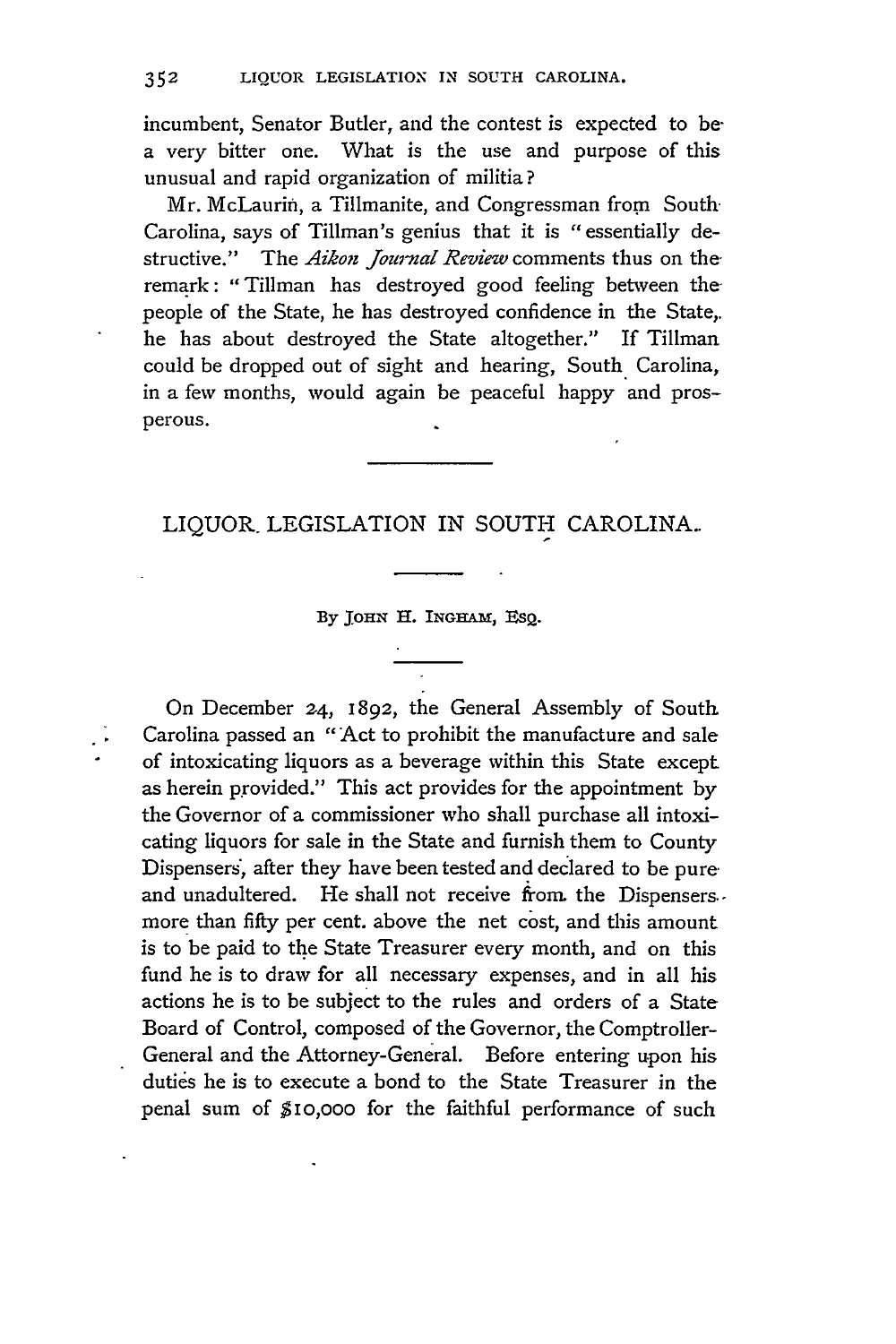duties. The County Dispensers are to be appointed by County. Boards of Control (appointed by the State Board of Control), but permits are not to be issued to them before they file petitions signed by a majority of the freehold voters of the town or city in which the permit is to be used, requesting the same and certifying to the character and sobriety of the petitioner, and they are to enter into bonds in the penal sum of \$3,0oo for the faithful performance of their duties. These duties are, among others, to sell intoxicating liquors only at the place designated in the permit, and at a charge not: exceeding fifty per cent. above the net cost; not to furnish, them to any person unknown to the Dispenser personally, ornot duly identified, nor to any minor, intoxicated person or persons addicted to intoxication; to make accurate returns. every month to the County Board of Control of all certificates and requests, and of all sales made during the month; to keep strict accounts of all liquors received from the State Commissioner, and to pay all profits, after paying the expenses of the County Dispensary, one-half to the County Treasury and one-half to. the municipal corporation in which the Dispensary is located.. Provision is made for the selling of liquors for medicinal purposes to licensed druggists at a net profit of not over ten per cent., and the sum of \$50,000 is appropriated to the purchase of liquors that are to be distributed to the County-Dispensers. Penalties are imposed for keeping liquor at clubs and all places where it is sold in violation of the Act aredeclared common nuisances and are to be searched, closed and abated. After July **I,** 1893, no person shall manufacture orsell intoxicating liquors for any purpose whatsoever, otherwise than is provided in the Act, and licenses already authorized to. be granted shall be in force only until July 1, 1893. The. section of the Act relating to requests for purchase I quote int full: "Sec. II. Before selling or delivering any intoxicatingliquors to any person a request must be presented to the. County Dispenser printed or written in ink, dated of the true date, stating the age and residence of the signer for whom and for whose use the liquor is required, the quantity and kind requested, and his or her true name and residence, and, where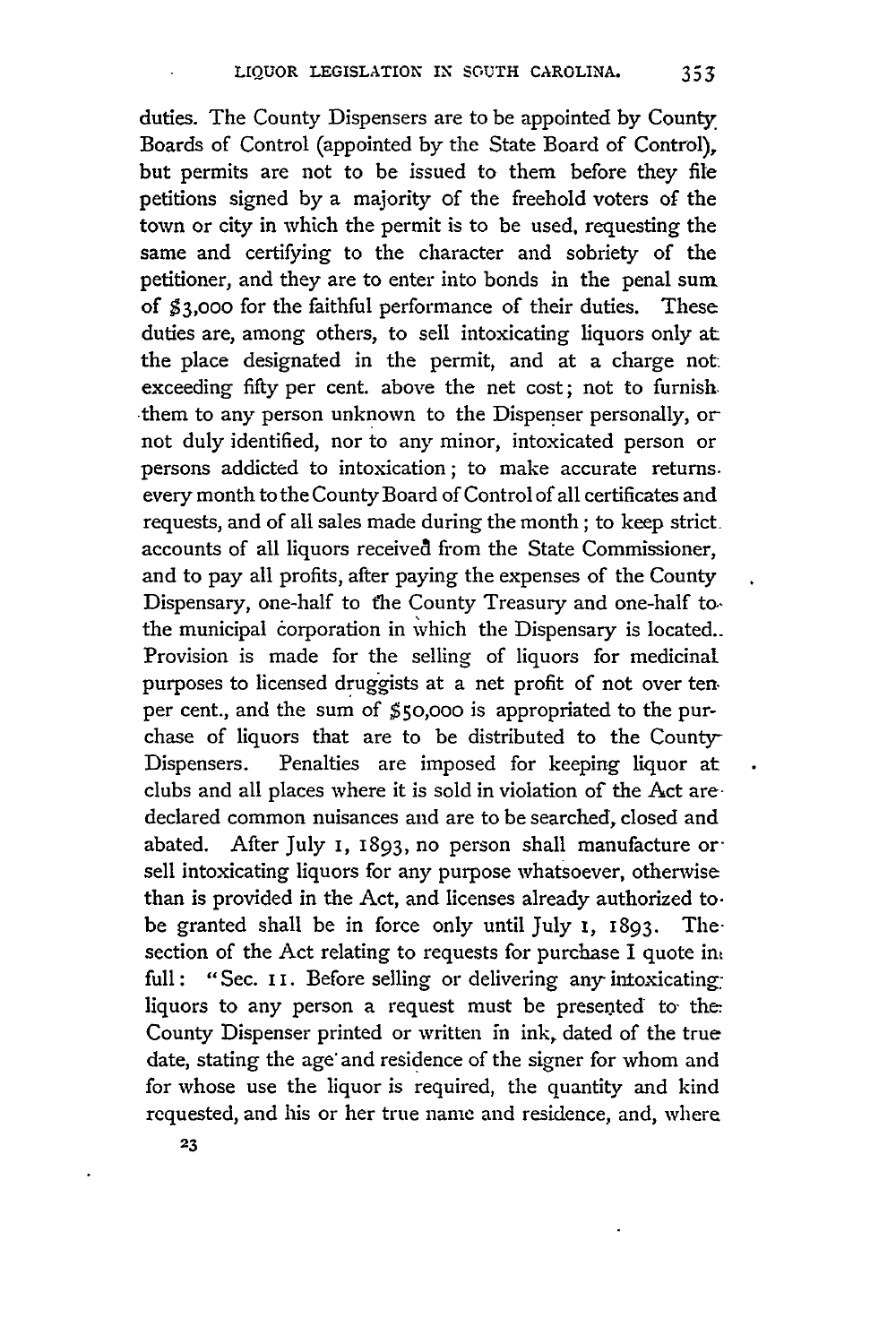numbered, by street and number, if in a city, and the request shall be signed by the applicant in his own true name and signature, attested by the County Dispenser or his clerk who receives and files the request, in his own true name and signature, and'in his own handwriting. But the request shall be refused if the County Dispenser filling it personally knows the applicant applying is a minor, that he is intoxicated, or that he is in the habit of using intoxicated liquors to an excess; or if the applicant is not so personally known to said County Dispenser before, filling said order or delivering said liquor, he shall require identification, and the statement of a reliable and trustworthy person of good character and habits, known personally to him, that the applicant is not a minor, and is not in the habit of using intoxicating liquors to excess."

These requests are to be made on blanks furnished to the Dispenser by the County Auditor. The Dispenser is to preserve the applications and return them to the Auditor who is to file and preserve them, to be used in the quarterly settlements between the County Dispenser and County Treasurer. The scenes of riot and bloodshed that followed the attempt to put this law (thereby proved to be an unpopular one), into execution are fresh within the memory of all and it is unnecessary to do more than allude to them. The validity of the Act was brought into question in the cases of McCullough  $v$ . Evans, State v. Jacobs, etc. (heard together), and the Supreme Court decided (Pope, A. J., dissenting) against its constitutionality, except in so far as it forbade the granting of licenses to retail spirituous liquors beyond June **30,** 1893. The grounds of the decision were: I. The traffic in intoxicating liquors not being in itself unlawful or immoral, but such liquor being, on the contrary, a lawful subject of commerce, an Act forbidding anyone in the State from engaging in such traffic conflicts with the rights of personal liberty, and private property secured by the Constitution, unless it is a legitimate exercise of the police power of the Covernment. "Before, therefore, the sale of intoxicating liquors can be declared unlawful, there must be some valid statute declaring it to be so; and we must say that we have been unable to find any such statute on the statute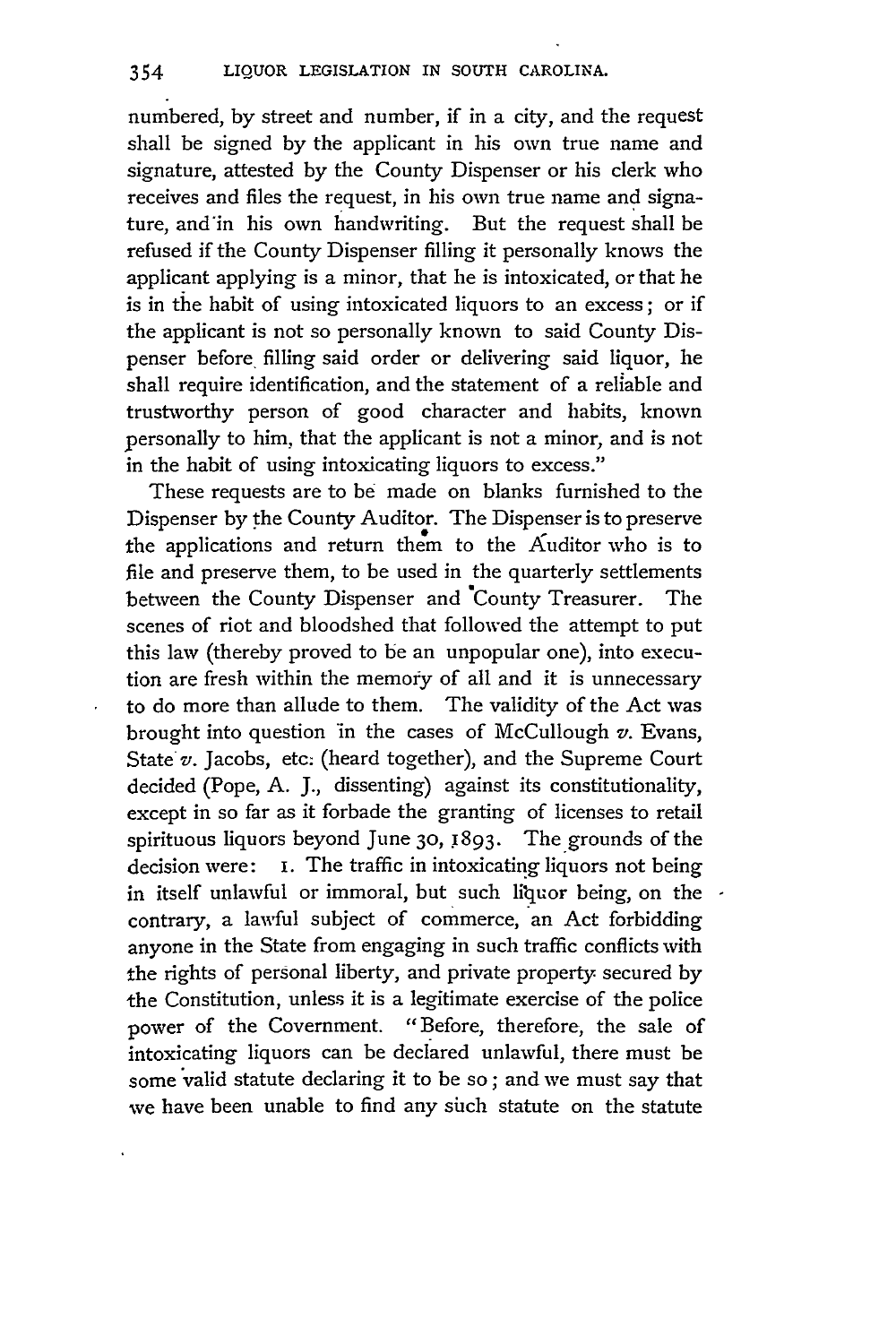books of the State. . **.** . It does not seem to us possible to regard the Dispensary Act as a law prohibiting the sale of intoxicating liquors. On the contrary it not only permits but absolutely encourages such sale to an unlimited extent; for, by its profit feature, it holds out an inducement to every taxpayer to encourage as large sales as possible and thereby lessen the burdens of taxation to the extent of the profits realized. If the Act, instead of confining the privilege of selling liquor to the State, had undertaken to confer such exclusive privilege upon one or more individuals, or upon a particular corporation, could there be any doubt that such an exercise of legislative power would be unconstitutional? We can see no difference in principle between the two cases." In other words, the court seems to be led into the curious statement that, while an Act declaring a lawful trade unlawful for all purposes is perfectly valid, an Act restricting that trade is invalid simply for the want of such a declaration.

2. The Act is not a legitimate exercise of the police power *regulating* the sale of intoxicating liquors as it *forbids* the sale by all private persons, and if it be said that the sales by government officials are *regulated* by the Act, still. "the police power can only be resorted to for the government and control of the people of the State and cannot with any propriety be appealed to for the purpose of controlling the action of the State itself. **. .** . The exertion of the police power, especially where it abridges or destroys the constitutional right of the citizen, can only be vindicated as a measure of self defence. ... or ... by some overruling necessity. If the various restrictions and regulations as to the sale of intoxicating liquors by the officers and agents of the State be designed only for the protection of the public health or the public morals, and are fit and appropriate to that end, we do not see why such restrictions and regulations could not be applied to the sale of such liquors by private individuals, and, if so, there was no necessity for any such sweeping act, whereby the constitutional rights of the -citizen, hereinbefore referred to, have been absolutely destroyed, but these rights should be reserved to the citizen and only restricted by such regulations as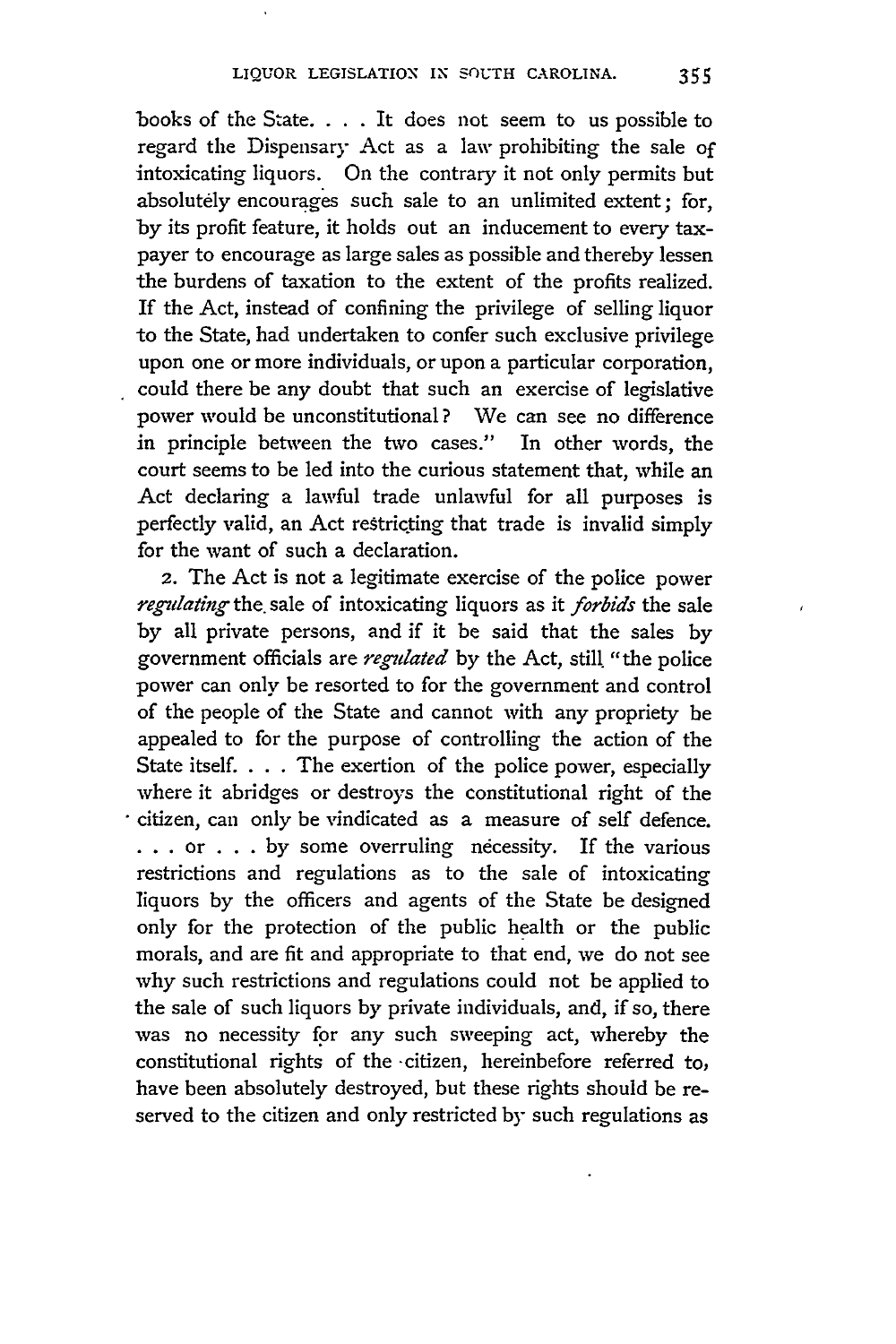may be necessary for the public good. But in addition to this we are compelled to say, without in the slightest degree intending to impeach the motives or to criticise the intentions of the members of the Legislature by which this Act was passed, and, on the contrary, freely according to them the best motives and the purest intentions, that; judging the Act from the terms employed in it (the only way in which a court is at liberty to form an opinion), it cannot be justly regarded as a police regulation, but simply as an Act to increase the revenue of the State and its subordinate governmental agencies. This is apparent from the profit features of the Act, from the various stringent provisions designed to compel consumers of intoxicating liquors to obtain them from the officers and agents of the State, and notably by the provision authorizing the State Commissioner to sell such liquors to persons outside of the limits of the State, which certainly cannot be regarded as bearing the faintest resemblance to a police regulation for the purpose of protecting the public health of the public morals of the people of this State. But it is earnestly contended by the Attorney-General that if the power to prohibit absolutely the sale of intoxicating liquors be conceded, it follows necessarily that the State may assume the monopoly of such a trade, and in support of this view he cites Tiedeman on the Limitations of the Police Power, 3 18, where that author uses the following language: 'There is' no doubt that a trade or occupation which is inherently and necessarily injurious to society may be prohibited altogether; and it does not seem to be questioned that the prosecution **of** such a business may be assumed by the government and managed by it as a monopoly.' But the only authority which the author cites to sustain this rather extraordinary proposition is the case of State *v.* Brennen's Liquors, **25** Conn. 278, overlooking entirely the case of Beebe  $v$ . State, 6 Ind. 501, which holds an opposite view and which had previously been cited by the same author at page **197** and quoted from, apparently, with approval. But in addition to this we are unable to perceive how the right to prohibit a given traffic carries with it the power in the State to assume the monoply of such traffic. If the right to probibit the sale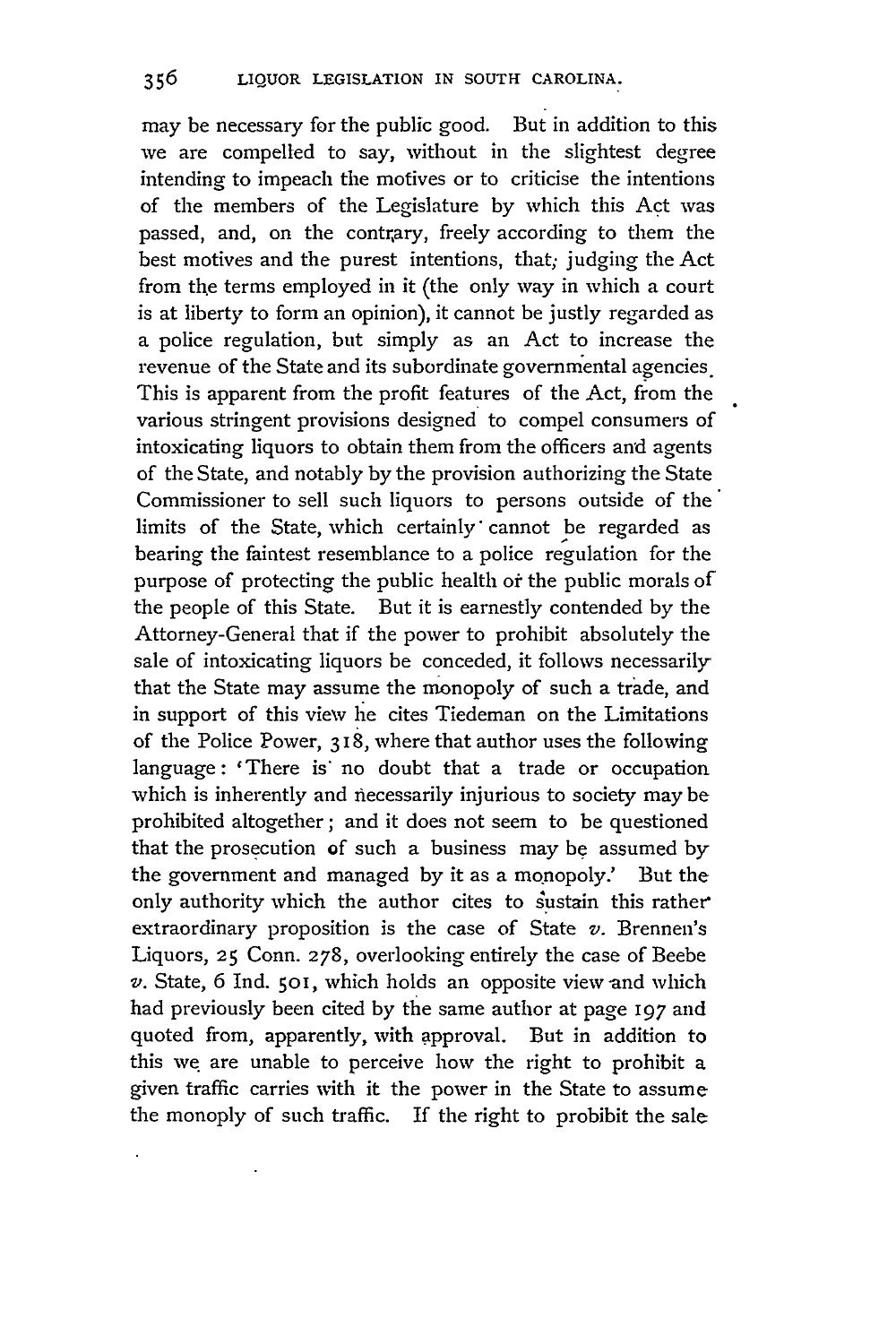of intoxicating liquors rests upon the ground that such a traffic ' is inherently and necessarily injurious to society,' as is involved in the statement by the author of this proposition, then it seems to us that the logical and necessary consequence ivould be that the State could *not* engage in such traffic, for otherwise, we should be compelled to admit the absurd proposition that a State government, established for the very purpose of protecting society, could lawfully engage in a business which 'is inherently and necessarily injurious to society.' We must prefer then to follow the case of Beebe  $v$ . State, rather than State  $v$ . Brennen's Liquors." The court cites the case of Rippe v. Becker (Minn.), 57 N. W. Rep. **331,** which I shall refer to later.

**3.** The Legislature have no authority to embark the State in a trading enterprise; not because there is any *express* prohibition, but because it is utterly at variance with the very idea of civil government. .The conferring of legislative power in the Constitution does not involve "the unlimited power of legislating upon any subject or for any purpose according to its unrestricted will, but must be construed as limited to such legislation as may be necessary or appropriate to the real and only purpose for which the Constitution was adopted, to wit: the formation of a civil government **. .** . It is expressly declared that 'The enumeration of rights in this Constitution shall not be construed to impair or deny others retained by the people, and all powers not herein delegated remain with the people.' . . . It seems to us that the true construction of this clause is that, while there are many rights which are *expressly* reserved to the people with which the Legislature are forbidden to interfere, there are other rights reserved to the people, not expressly, but by necessary implication, which are beyond the reach of the legislative power, unless such power has been expressly delegated to the legislative department of the government. . . It seems to us clear that any Act of the Legislature which is designed to or has the effect of embarking the State in any trade, which involves the purchase and sale of any article of commerce for profit is outside of and altogether beyond the legislative power conferred upon the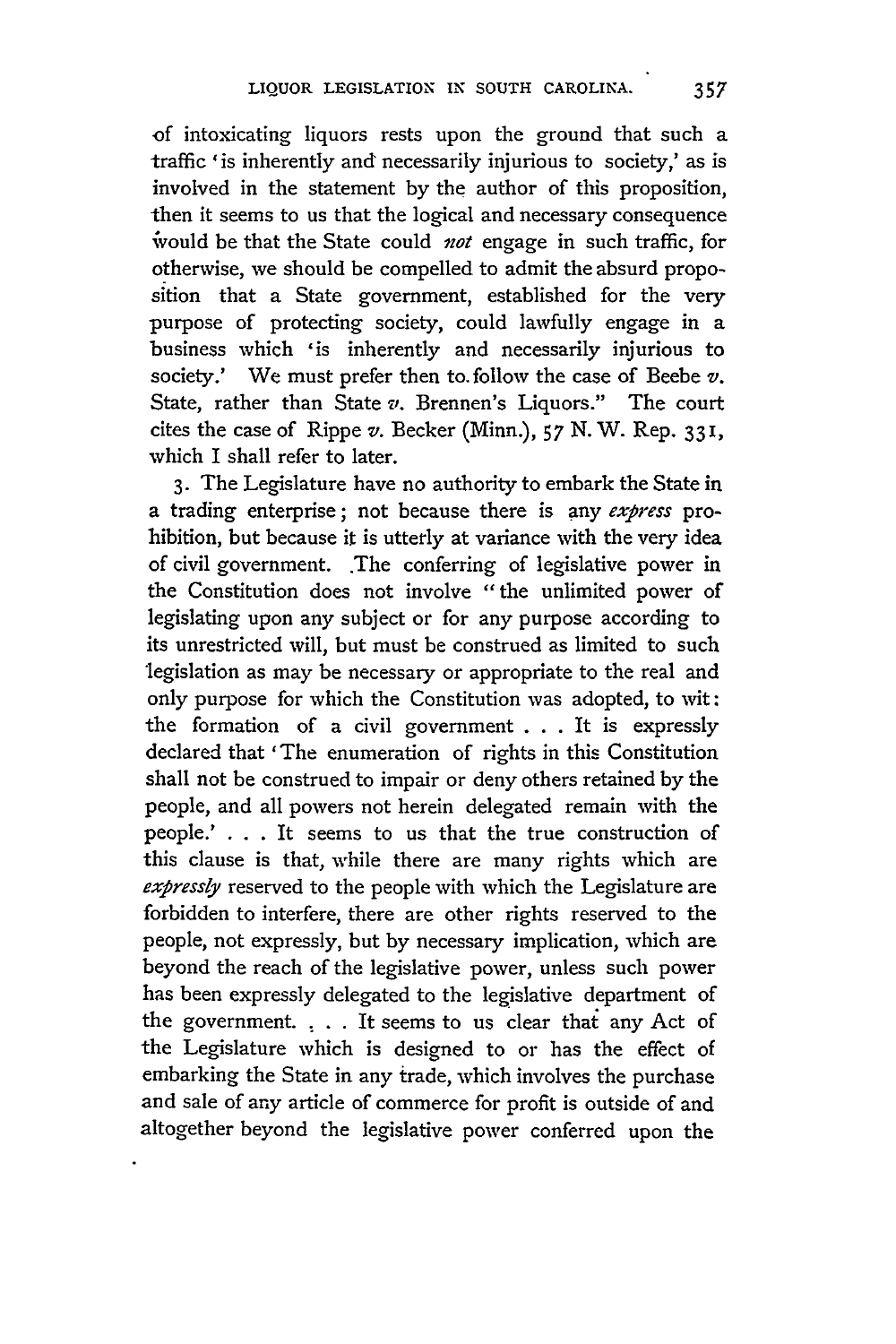General Assembly by the Constitution, even though there may be no express provision in the Constitution forbidding such an exercise of legislative power. Trade is not and cannot properly be regarded as one of the functions of government. On the contrary its function is to protect the citizen in the exercise of any lawful employment, the right to which is guaranteed to the citizen by the terms of the Constitution, and certainly has never been delegated to any department of the government."

Pope, A. J., dissented for the following reasons. I. The legislative power is absolutely unlimited, except so far as restricted by the Federal and State Constitutions. The Dispensary Act is no infringement on rights of life, liberty or property. "It is unjust to the Act in question to ascribe to it as its leading and controlling feature the raising of a revenue for the State and its municipalities. The proper construction is that in the exercise of the State's undoubted police power in order to promote sobriety, preserve the.health and provide for the safety of her citizens, the State has passed this law prohibiting the sale of spirituous liquors by private persons, but, recognizing the demand for pure, unadulterated liquors, she has created a governmental agency under strict regulations to sell those liquors with enough profit thereon to pay the expenses of the purchase of these liquors, the expenses of conducting the business and to police the State to prevent infractions of her laws in this Act provided." The entire right to control and regulate the liquor traffic has been held in innumerable decisions to belong to the Legislature in the exercise of its police power. 2. The Legislature has the power of conferring exclusive rights on municipal corporations and on the State itself, *a fortiori* where, as here, there are no inherent rights of others to be considered,—the right to manufacture and sell liquor, not being an inalienable one of a citizen as such, according to numerous Federal and State decisions. "No one is wronged when he is only excluded from that in which he never had a right **....** Very ingeniously, it is suggested, how can the State regulate itself? This is specious and unsound. The people are the State. The government is their agency. Does not the State run the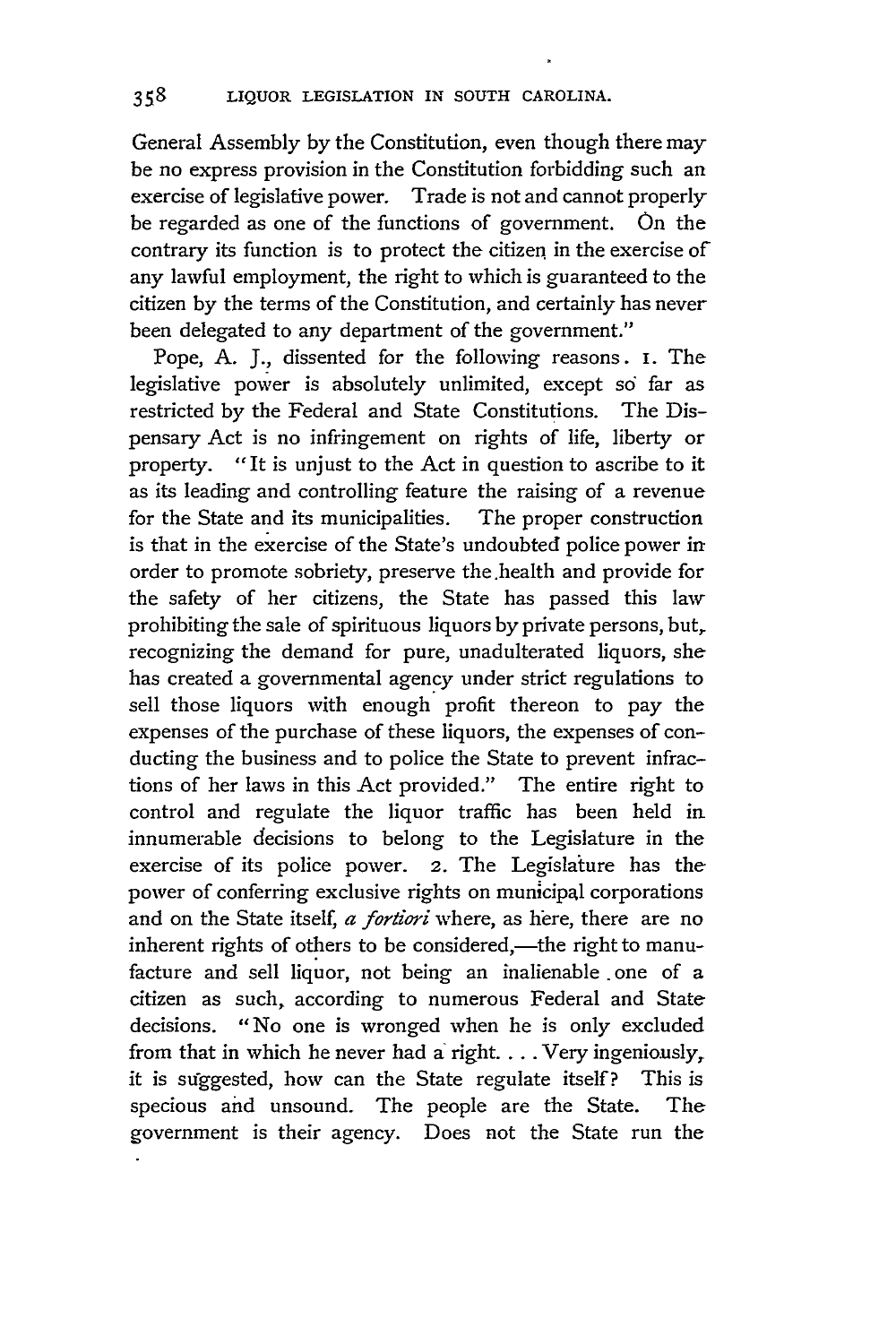health department, furnishing the plant necessary to conduct that beneficient work and pay all its expenses, under a system of regulation? So, too, the State Penitentiary, the Lunatic Asylum, the Deaf and Dumb Institute? Look at the Post Office of the General Government. 'Then it is again suggested, this is a monopoly created by the State. As to this matter it may be suggested that such a term of monopoly as applied to a sovereign State is a misnomer. Monopolies at the common law and against which all Englishmen protested, were grants to individual citizens. Here the State operates the business for the benefit of all her citizens. The people are the State; the government is their agent and any benefits under the Act are enjoyed by the whole people." Without attempting to treat the elementary principles of Constitutional Law that are discussed at great length in both opinions, it may be said that it has been decided over and over again that the whole matter of the control and regulation of the liquor traffic is one that belongs to the Legislatures of the different States by virtue of their police power and that, when they see fit, they may totally prohibit the manufacture and sale of liquor within the borders of their respective States: See The License Cases, 5 How. 504; Gilman v. Philadelphia, 3 Wall. **713;** Bartemeyer **v.** Iowa, 18 Wall. 129; Mugler *v.* Kansas, 123 U. S. 623; Kidd v. Pearson, 128 U. S. I; Crowley v. Christensen, 137 U. **S.** 86; Reynolds *v.* Geary, 26 Conn. **179;** Com. *v.* Kendall, 12 Cush. (Mass.) 414; Com. *v.* Gague, 153 Mass. **205;** Jones v. Peo., 14 Ill. 196; Pierce v. State, **13** N. H. 536; Preston *v*. Drew, 33 Me. 558; Paul *v*. Gloucester Co., 50 N. J. L. **585** ; Trageser v. Gray, 73 *Md.* 250; Lincoln *v.* Smith, **27** Vt. 328.

There is no inherent right of personal liberty or private property which such laws infringe on. In Crowley *v.* Christensen, **137** U. S. 86, **91,** the court say : "The police power of the State is fully competent to regulate the businessto mitigate its evils -or to suppress it entirely. There is no inherent right in a citizen to thus sell intoxicating liquors by retail ; it is not a privilege of a citizen of the State or of a citizen of the United States. As it is a business attended with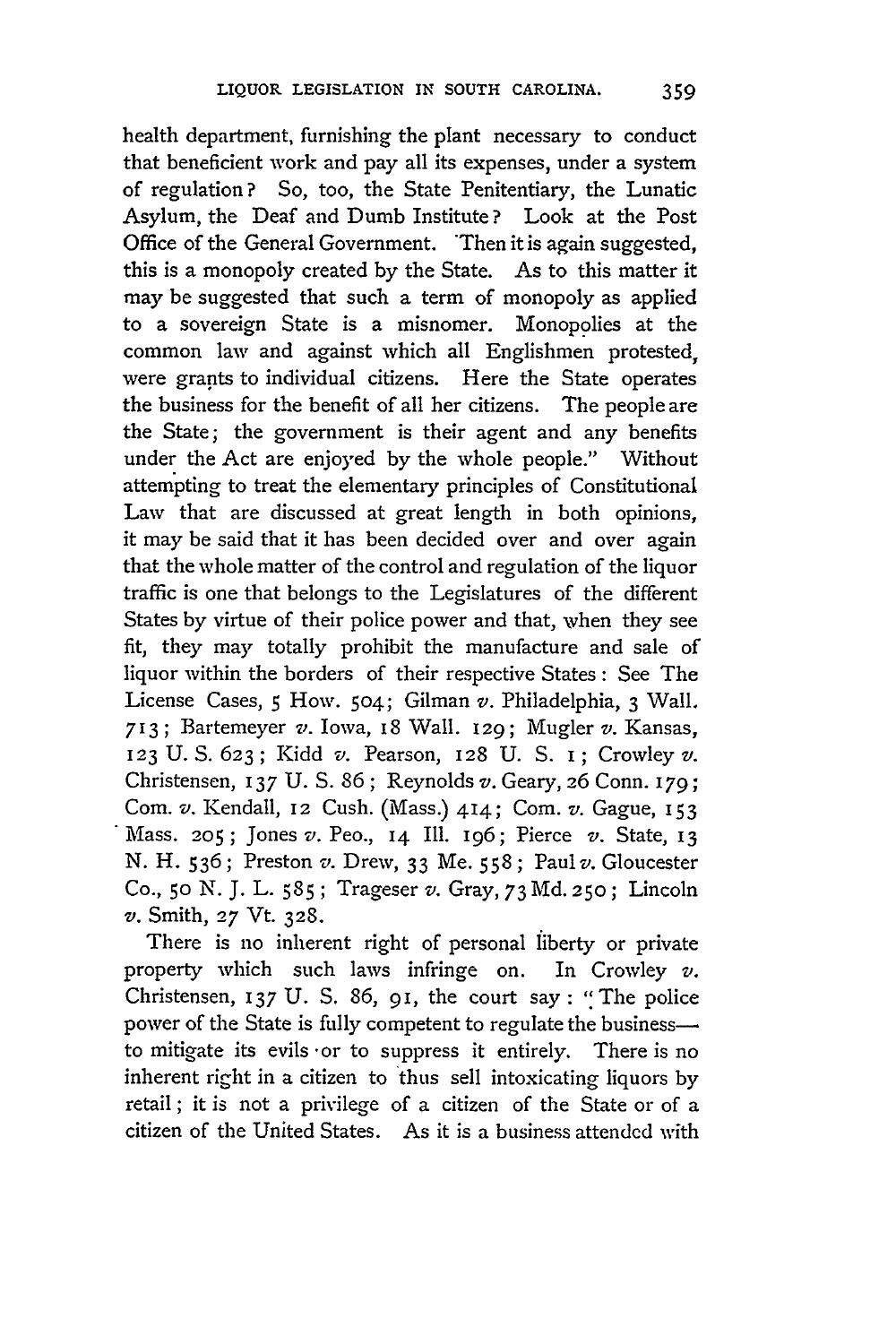danger to the community it may, as already said, be entirely prohibited or be permitted under such conditions as will limit to the utmost its-evils. The manner and extent of regulation rests in the discretion of the governing authority."

So in Mugler *v.* Kansas, **123** U. **S.** 623, 66o, it is said: "But by whom or by what authority is it to be determined whether the manufacture of particular articles of drink, either for general use or for the personal use of the maker, will injuriously affect the public? Power to determine such questions so as to bind all must exist somewhere; else society will be at the mercy of the few who, regarding only their own' .appetites or passions, may be willing to imperil the 'peace and security of the many, provided only, they are permitted to do as they please. Under our system that power is lodged with the legislative branch of the government. It belongs to that department to exercise what are known as the police powers of the State and to determine primarily what measures are appropriate or needful for the protection of the public morals, the public health or the public safety. . **.** . It does not at all follow that every statute enacted ostensibly for the promotion of these ends is to be accepted as a legitimate exertion of the police powers of the State. . . . If . . a statute purporting to have been enacted to protect the public health, the public morals or the public safety, has no real or substantial relation to those objects, or is a palpable invasion of rights secured by the fundamental law, it is the duty of thie courts so to adjudge and thereby give effect to the Constitution .... There is no justification for holding' that the State, under the guise merely of police regulations, is here aiming to  $\cdot$ deprive the citizen of his constitutional rights; for we cannot shut out of view the fact within the knowledge of all, that the public health, the public morals, and the public safety may be endangered by the general use of intoxicating drinks; nor the fact, established by statistics accessible to everyone, that the -idleness, disorder, pauperism and crime existing in the country are, in some degree at least, traceable to this evil."

In Trageser v. Gray, 73 **Md. 250 , 253,** the court say: *•"* No one can claim as a right the power to sell either at any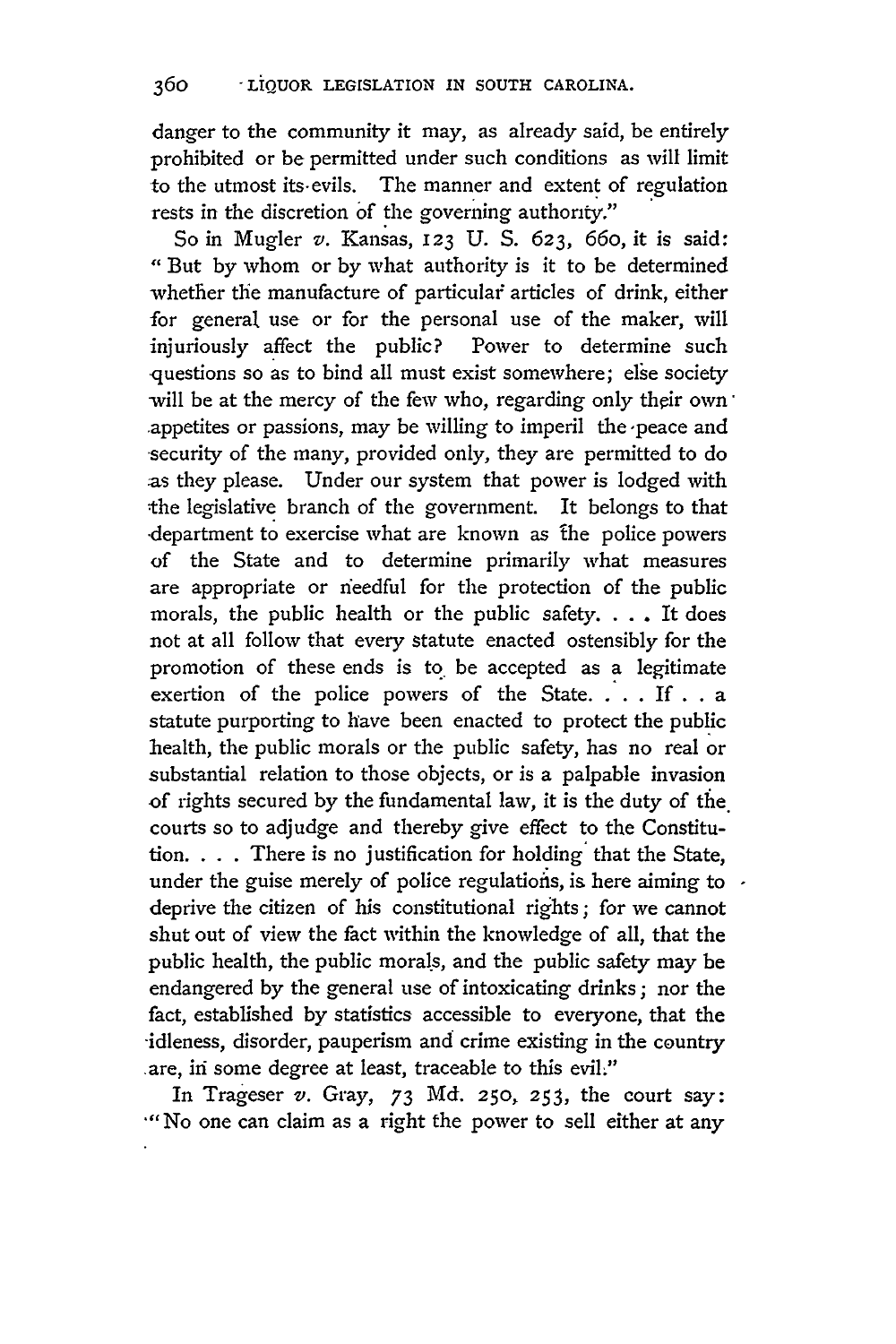time or at any place, or in any quantity. If he is allowed to sell under any circumstances, it is simply by the free permission of the Legislature, and on such terms as it sees fit to impose. **.** . . It was certainly the function of the law-making department to exercise its judgment on this question, and this court has no right to criticise its conclusion. We do not think that this law is, in any manner, in conflict with the Constitution of this State. We regard it as included 'in that immense mass of legislation which embraces everything within the territory of a State, not surrendered to the General Government."'

On the same principle, though somewhat extended, it was held in Powell v. Pennsylvania, **127** U. S. 678, that a State law prohibiting the manufacture and sale of oleomagarine was a lawful exercise of the police power. The court says, on p. 685: "Whether the manufacture of oleomargarine, or imitation butter, of the kind described in the statute, is or may be conducted in such a way, or with such skill and secrecy as to baffle ordinary inspection, or whether it involves such danger to the public health as to require, for the protection of the people, the entire suppression of the business, rather than its regulation in such manner as to permit the manufacture and sale of articles of that class that do not contain noxious ingredients, are questions of fact and of public policy which belong to the legislative department to determine. And as it does not appear upon the face of the statute or from any facts of which the court must take judicial cognizance, that it infringes rights secured by the fundamental law, the legislative determination of those questions is conclusive upon the courts. . **.** . If all that can be said of this legislation is that it is unwise, or unnecessarily oppressive to those manufacturing or selling wholesome oleomargarine as an article of food, their appeal must be to the Legislature, or to the ballot-box, not to the judiciary. The latter cannot interfere without. unsurping powers committed to another department of government."

It is difficult to see in the South Carolina Act anything more than a plan (though a severe and, perhaps, unwise one) of the Legislature to regulate the liquor trade so as to promote public health and sobriety. Though there is a possibility of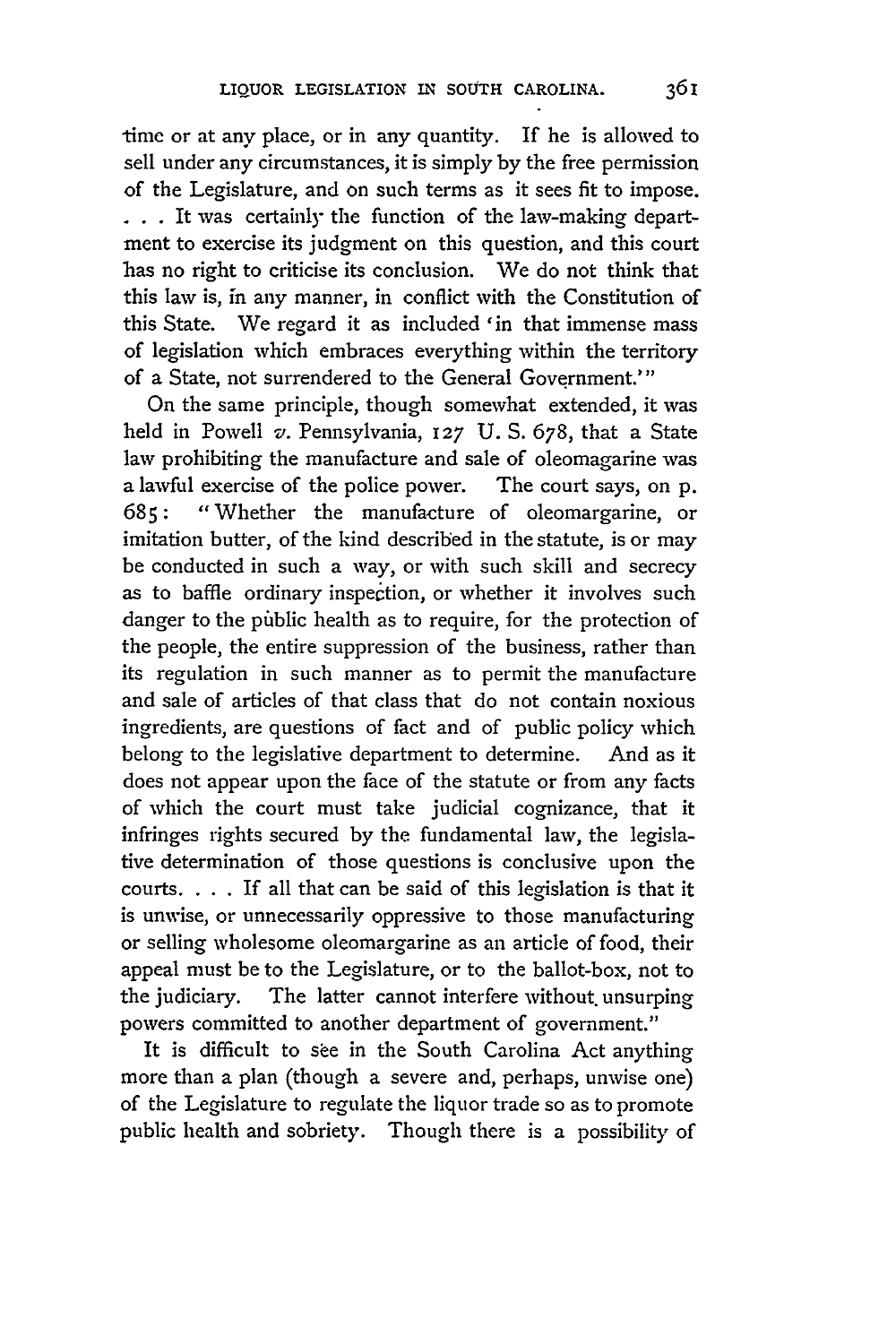the State's more than covering its expenses, and thereby making some profit, the main purpose of the revenue provisions would appear to be, as the dissenting judge said, "to pay the expenses of the purchases of these liquors, the expenses of conducting the business and to police the State to prevent infractions of her laws." The principal question in the case is, therefore, whether the Legislature in the exercise of its police power may grant exclusive privileges to the State itself as against the citizens. With regard to the power of' the State to grant monopolies, it is said in Tiedeman, Limns. of Pol. Power, 326: "There is always this limitation to be recognized upon the power to make a monopoly of any trade to be conducted by itself, or by some private individual or corporation to whom it is granted as a privilege, viz.: that the general prosecutiou of the trade or occupation by everyonewho chooses to engage in it, produces injurious results which can only be avoided by making a monopoly of the trade." That the extent to which the liquor traffic produces "injurious. results" is a question for the Legislature to decide, is conclusively settled by the cases cited above. It is also certain that the State may grant to municipal corporations exclusive rights to carry on injurious trades. 'In the Slaughter-house Cases, 16 Wall. 36, it was held that an Act forbidding anyone but a particular corporation from carrying on the business of running a slaughter-house was valid. The court said: *"If* this statute had imposed on the city of New Orleans precisely the same duties; accompanied by the same privileges which it has on the corporation which it created, it is believed that no. question would have been raised as to its constitutionality. In that case the effect on the butchers in pursuit of their occupation, and on the public, would have been the same as it is now. Why cannot the Legislature confer the same poweron another corporation, created for a lawful and useful public object, that it can on the municipal corporation already existing **?"** In the same way, the exclusive right to supply water or gas-light, or to lay railway tracks in the streets may be given. The "obligation to serve the public impartially would seem to be an essential incident to any grant of a monopoly,.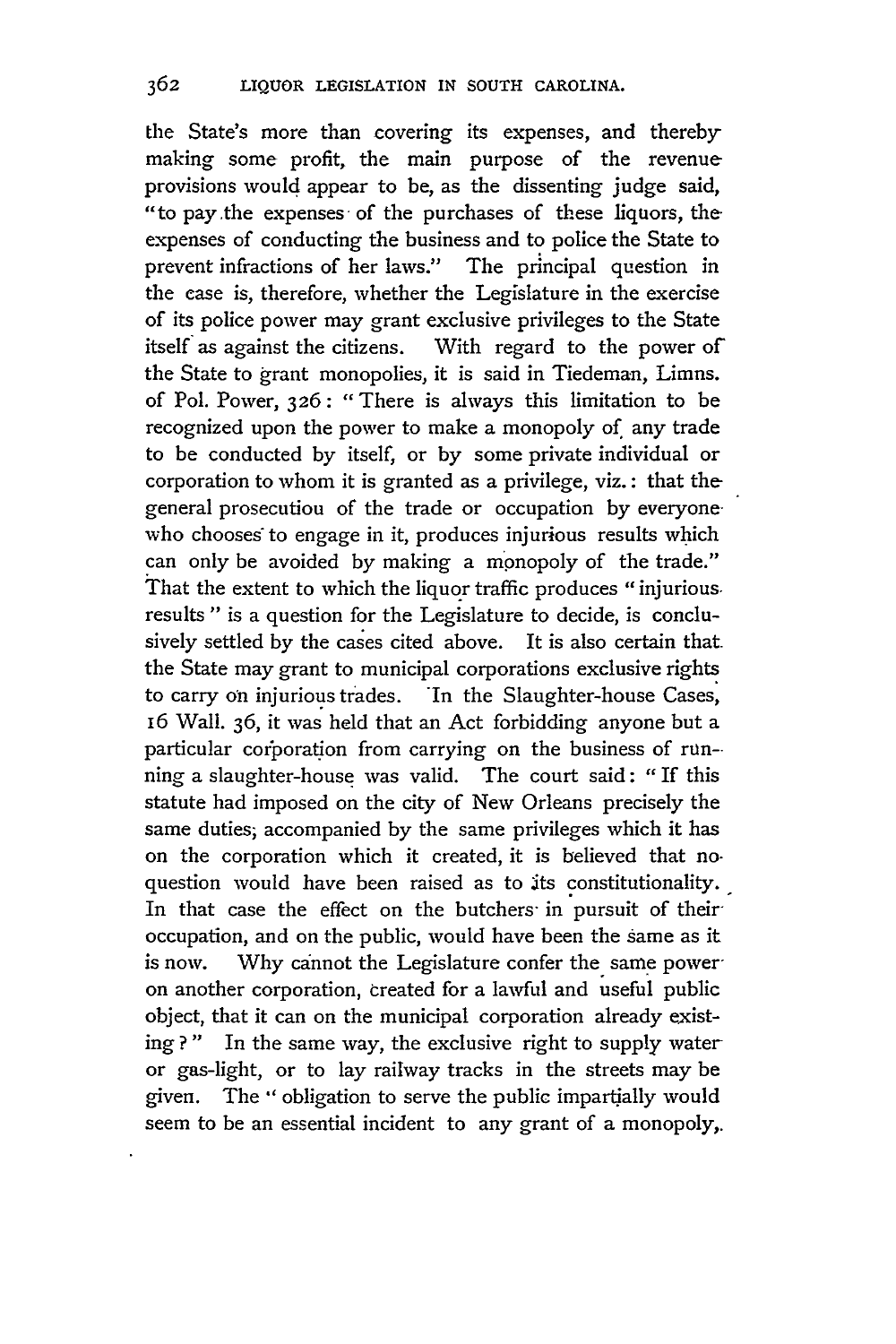since without it it would be impossible to justify the grant on public grounds:" Cooley, Constl. Law, 247.

In State *v.* Brennan's Liquors, **25** Conn. 278, cited in the opinion of the court, it was held that the provisions in an Act with regard to the exclusive sale of liquors by the towns through agents appointed for that purpose, are not invalid as giving to the towns a monopoly of such sale. The court say: "The object of the Legislature in authorizing a sale by a public agent for certain purposes was not to raise a revenue for the town but to accommodate certain persons with spirits for particular uses, and at the same time to guard against the evils resulting from an indiscriminate sale by all persons and for all purposes." But in Beebe v. State, 6 Ind. **501,** a case which the South Carolina court preferred to follow, similar provisions were held unconstitutional. This decision was, however, a mere corollary to the main one in the case which went so far as to assert that all probibitory statutes were unconstitutional and is opposed to nearly all the cases on the subject, both State and Federal. The Indiana case is, therefore, not entitled to the weight given to it in the opinion in the Dispensary case, especially as in a later case in the same State it is said: *"It* is undoubtedly true that the common law does not recognize any difference between intoxicating liquors as property and any other species of property. But while it is true that intoxicating liquor is property, still its inherent character is such that it is the proper subject of the police power. **....** Acting upon the just assumption that the unrestricted sale of intoxicating liquors results in much evil and that it is detrimental to society, the lawmaking power of each State in the Union has, in the exercise of its police power, assumed to control, regulate or prohibit the business, as seemed to it best. The extent to which such power shall be exercised must, of necessity, be left to the lawmaking power of the State exercising such right:" Welsh  $v$ . State, 126 Ind. *71, 77. .*This certainly seems to impugn the authority of the earlier case. In Rippe v. Becker (Minn.), **57** N. W. Rep. 331, cited with approval in the opinion in the principal case, it was held that an Act to provide for the